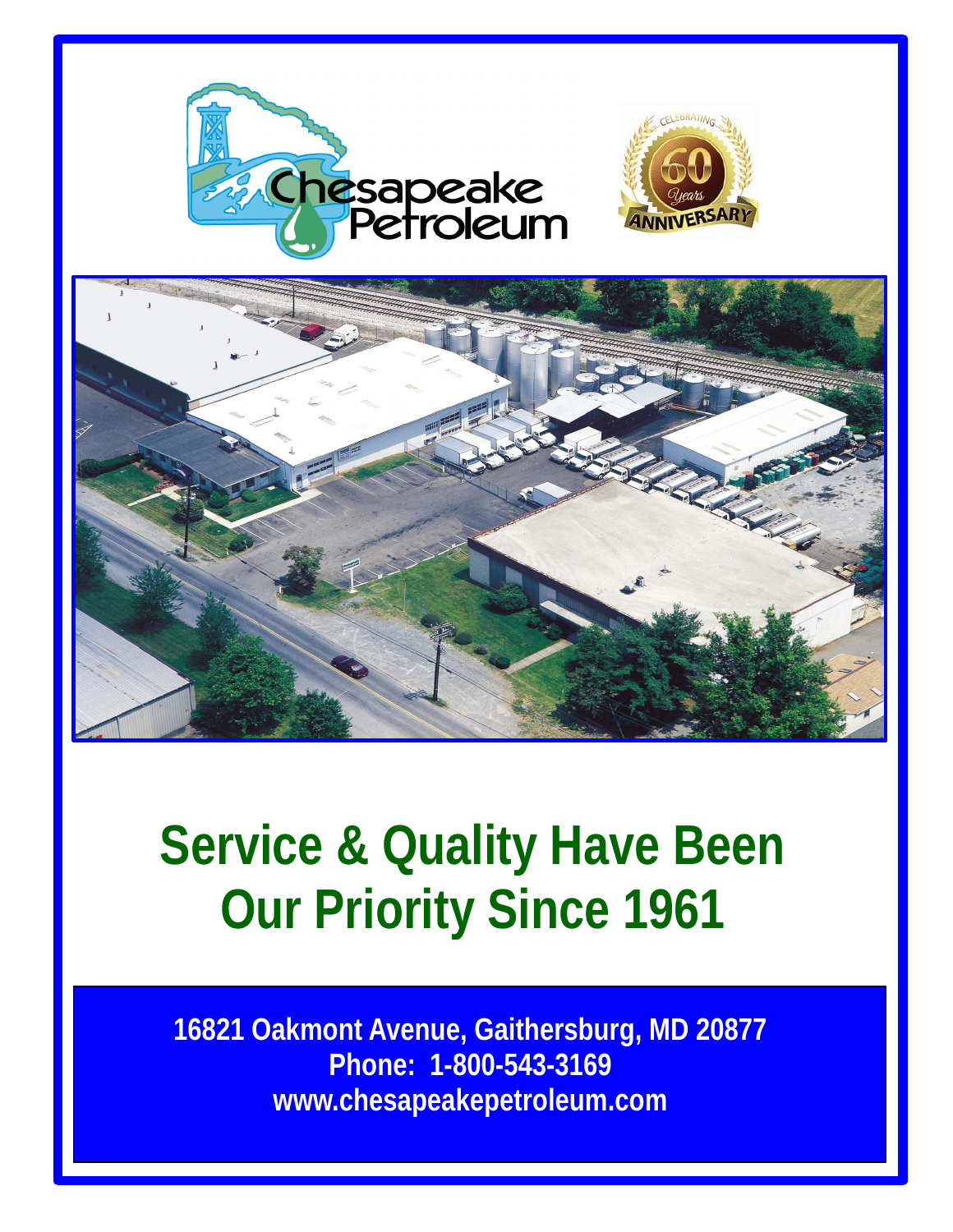# **Automotive Lubricants**  *SERVICE F* **Motorcraft** Гота **Conventional Motor Oil, Synthetic Blend Motor Oil, High Mileage Motor Oil, Full Synthetic Motor Oil Heavy Duty Lubricants**  PHILLIPS **Diesel Engine Oils, Heavy Duty Anti-Freeze, Hi-Temp Greases, Heavy Duty Transmission Fluid, Gear Oil, Hydraulic Fluid and Diesel Exhaust Fluid Heavy Duty Brands Industrial Lubricants**  PHILLIP!

**Turbine Oil, Way Oil, Rock Drill Oil, Concrete Form Oil, Gas Engine Oil and Grease**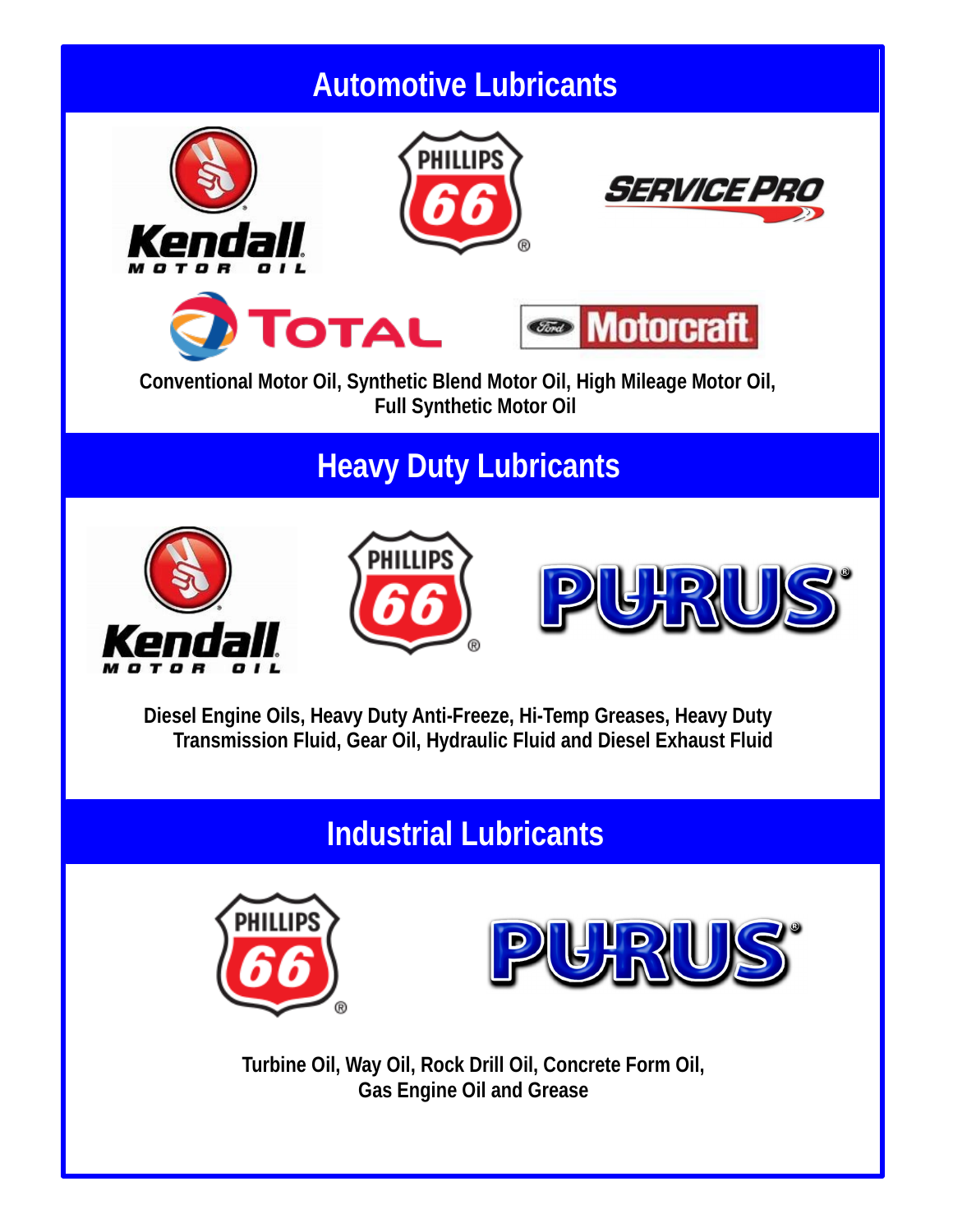## **Shop Equipment & Lift Inspections**



#### **CHESAPEAKE PETROLEUM IS AN AUTOMOTIVE LIFT INSTITUTE CERTIFIED LIFT INSPECTION SERVICE PROVIDER**





**2 POST LIFTS, 4 POST LIFTS, INGROUND LIFTS, MOBILE COLUMN LIFTS & SHORT RISE LIFTS** 











WHEEL BALANCERS, TIRE CHANGERS & WHEEL ALIGNMENT SYSTEMS.







Matrix Fluid Handling System Pumps Reels Control Handles Fluid Dispensing Units

#### **OTHER EQUIPMENT & SERVICES**

Bulk Storage Tanks Air & Oil Lines Exhaust Systems Lift Installation & Removal Equipment Service and Repairs And Much More……..